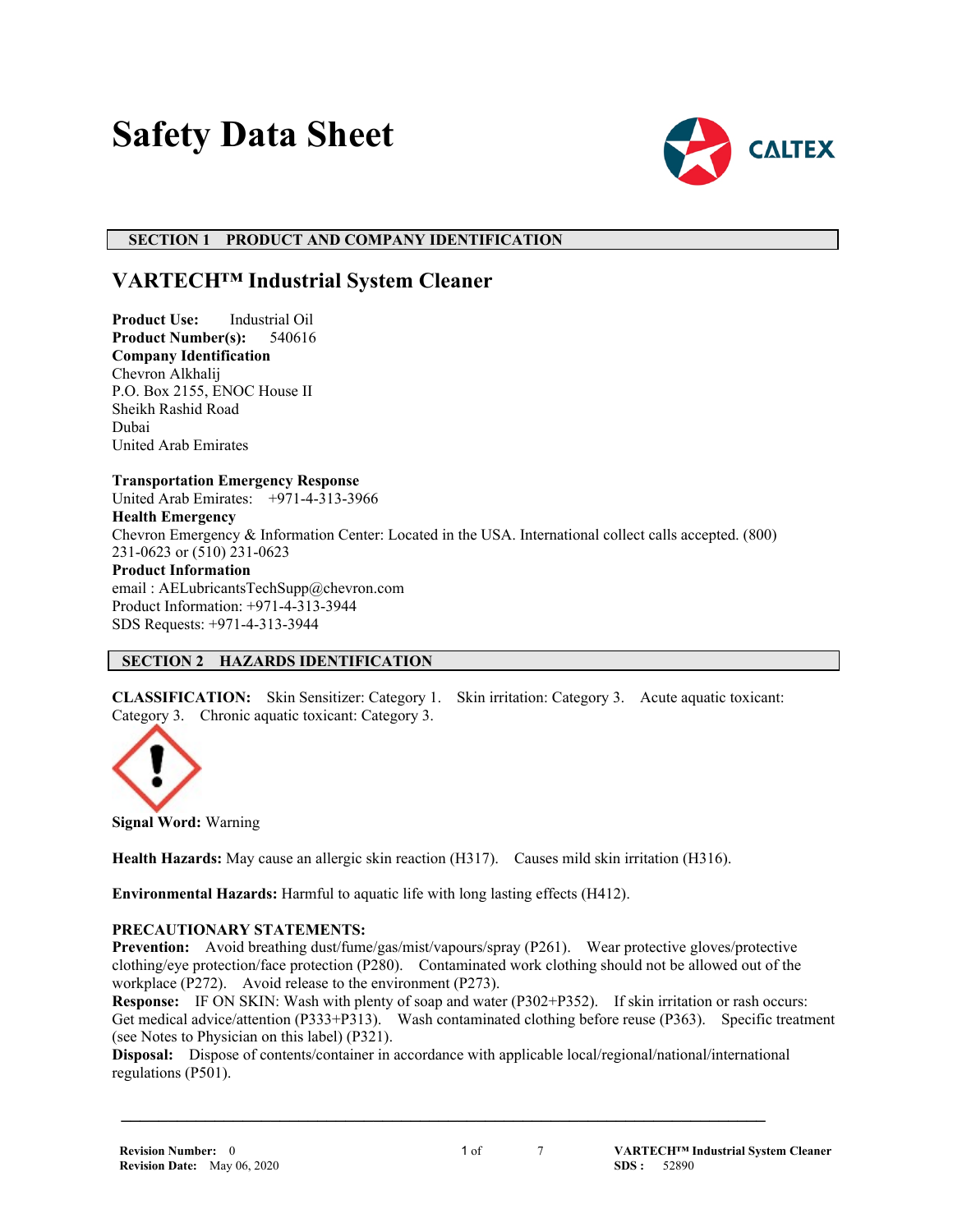#### **SECTION 3 COMPOSITION/ INFORMATION ON INGREDIENTS**

| <b>COMPONENTS</b>                                                      | <b>CAS NUMBER</b> | <b>AMOUNT</b>        |
|------------------------------------------------------------------------|-------------------|----------------------|
| Highly refined mineral oil (C15 - C50)                                 | Mixture           | 50 - 80 %weight      |
| Polyether amine                                                        | Trade secret      | $1 - 20$ % weight    |
| Polyalkaryl aminoether                                                 | Trade secret      | $1 - 20$ % weight    |
| Solvent naphtha (petroleum), light aromatic                            | 64742-95-6        | $1 - 5$ % weight     |
| Trimethylbenzene $(3$ isomers: $1,2,3$ -; $1,2,4$ -; $1,3,5$ - isomer) | 25551-13-7        | $1 - 2.5$ % weight   |
| Polyalkaryloxy hydroxyurea                                             | Trade secret      | 0.1 - $<$ 1 % weight |

#### **SECTION 4 FIRST AID MEASURES**

**Eye:** No specific first aid measures are required. As a precaution, remove contact lenses, if worn, and flush eyes with water.

**Skin:** Wash skin with water immediately and remove contaminated clothing and shoes. Get medical attention if any symptoms develop. To remove the material from skin, use soap and water. Discard contaminated clothing and shoes or thoroughly clean before reuse.

**Ingestion:** If swallowed, get medical attention. Do not induce vomiting. Never give anything by mouth to an unconscious person.

**Inhalation:** No specific first aid measures are required. If exposed to excessive levels of material in the air, move the exposed person to fresh air. Get medical attention if coughing or respiratory discomfort occurs.

#### **IMMEDIATE HEALTH EFFECTS**

**Eye:** Not expected to cause prolonged or significant eye irritation.

**Skin:** Contact with the skin causes irritation. Contact with the skin may cause an allergic skin reaction. Skin contact may cause drying or defatting of the skin. Symptoms may include pain, itching, discoloration, swelling, and blistering.

**Ingestion:** May be irritating to mouth, throat, and stomach. Symptoms may include pain, nausea, vomiting, and diarrhea.

**Inhalation:** Not expected to be harmful if inhaled. Contains a petroleum-based mineral oil. May cause respiratory irritation or other pulmonary effects following prolonged or repeated inhalation of oil mist at airborne levels above the recommended mineral oil mist exposure limit. Symptoms of respiratory irritation may include coughing and difficulty breathing.

#### **DELAYED OR OTHER HEALTH EFFECTS:** Not classified

#### **SECTION 5 FIRE FIGHTING MEASURES**

**EXTINGUISHING MEDIA:** Use water fog, foam, dry chemical or carbon dioxide (CO2) to extinguish flames.

#### **PROTECTION OF FIRE FIGHTERS:**

**Fire Fighting Instructions:** This material will burn although it is not easily ignited. See Section 7 for proper handling and storage. For fires involving this material, do not enter any enclosed or confined fire space without proper protective equipment, including self-contained breathing apparatus.

**Combustion Products:** Highly dependent on combustion conditions. A complex mixture of airborne solids, liquids, and gases including carbon monoxide, carbon dioxide, and unidentified organic compounds will be evolved when this material undergoes combustion. Combustion may form oxides of: Nitrogen.

#### **SECTION 6 ACCIDENTAL RELEASE MEASURES**

**Protective Measures:** Eliminate all sources of ignition in vicinity of spilled material. **Spill Management:** Stop the source of the release if you can do it without risk. Contain release to prevent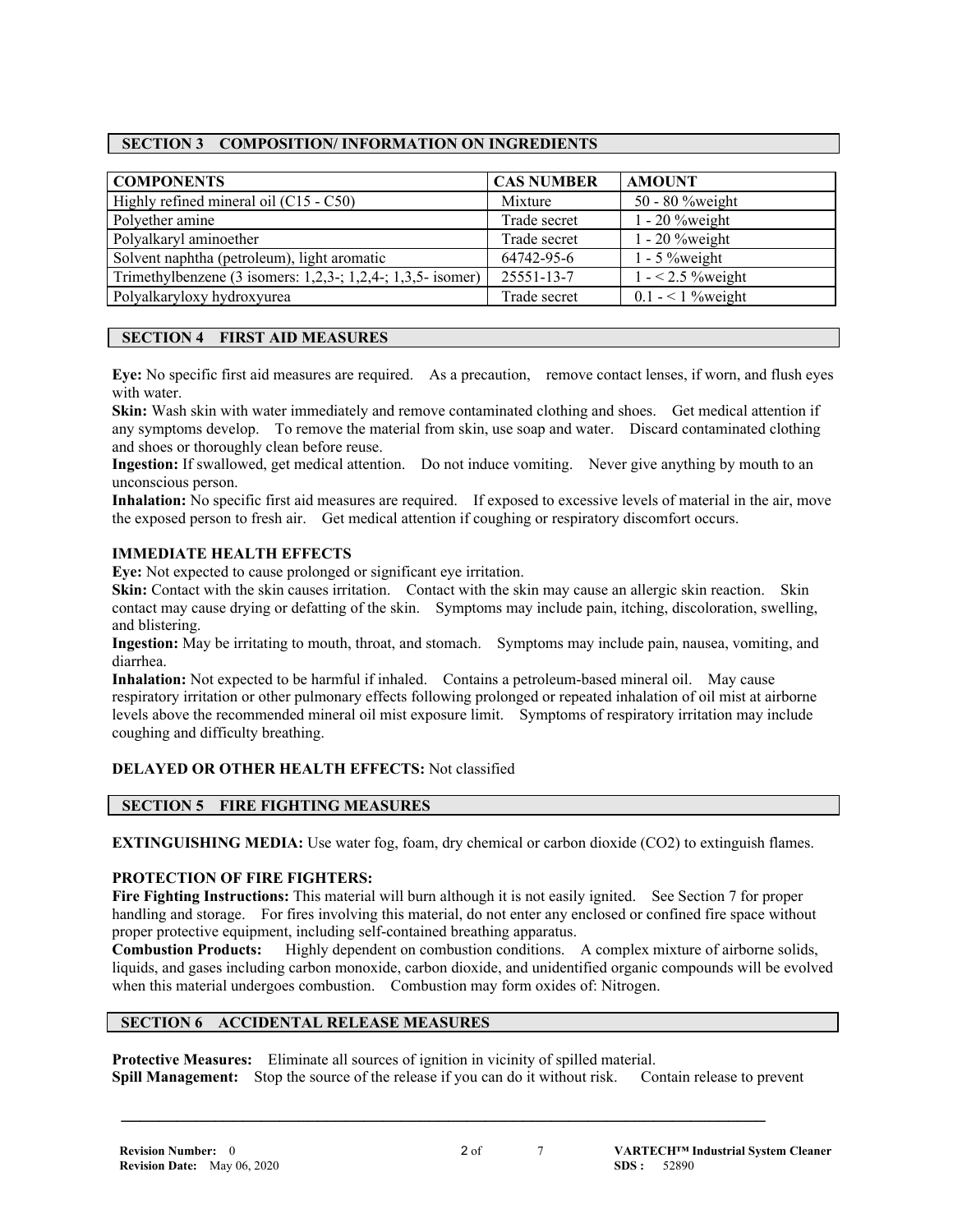further contamination of soil, surface water or groundwater. Clean up spill as soon as possible, observing precautions in Exposure Controls/Personal Protection. Use appropriate techniques such as applying noncombustible absorbent materials or pumping. Where feasible and appropriate, remove contaminated soil. Place contaminated materials in disposable containers and dispose of in a manner consistent with applicable regulations. **Reporting:** Report spills to local authorities as appropriate or required.

#### **SECTION 7 HANDLING AND STORAGE**

**General Handling Information:** Avoid contaminating soil or releasing this material into sewage and drainage systems and bodies of water.

**Precautionary Measures:** Do not get in eyes, on skin, or on clothing. Do not taste or swallow. Wash thoroughly after handling.

**Static Hazard:** Electrostatic charge may accumulate and create a hazardous condition when handling this material. To minimize this hazard, bonding and grounding may be necessary but may not, by themselves, be sufficient. Review all operations which have the potential of generating and accumulating an electrostatic charge and/or a flammable atmosphere (including tank and container filling, splash filling, tank cleaning, sampling, gauging, switch loading, filtering, mixing, agitation, and vacuum truck operations) and use appropriate mitigating procedures. **Container Warnings:** Container is not designed to contain pressure. Do not use pressure to empty container or it may rupture with explosive force. Empty containers retain product residue (solid, liquid, and/or vapor) and can be dangerous. Do not pressurize, cut, weld, braze, solder, drill, grind, or expose such containers to heat, flame, sparks, static electricity, or other sources of ignition. They may explode and cause injury or death. Empty containers should be completely drained, properly closed, and promptly returned to a drum reconditioner or disposed of properly.

#### **SECTION 8 EXPOSURE CONTROLS/PERSONAL PROTECTION**

#### **GENERAL CONSIDERATIONS:**

Consider the potential hazards of this material (see Section 2), applicable exposure limits, job activities, and other substances in the work place when designing engineering controls and selecting personal protective equipment. If engineering controls or work practices are not adequate to prevent exposure to harmful levels of this material, the personal protective equipment listed below is recommended. The user should read and understand all instructions and limitations supplied with the equipment since protection is usually provided for a limited time or under certain circumstances.

#### **ENGINEERING CONTROLS:**

Use in a well-ventilated area.

#### **PERSONAL PROTECTIVE EQUIPMENT**

**Eye/Face Protection:** No special eye protection is normally required. Where splashing is possible, wear safety glasses with side shields as a good safety practice.

**Skin Protection:** Wear protective clothing to prevent skin contact. Selection of protective clothing may include gloves, apron, boots, and complete facial protection depending on operations conducted. Suggested materials for protective gloves include: Nitrile Rubber, Polyurethane, Viton.

**Respiratory Protection:** No respiratory protection is normally required. If user operations generate an oil mist, determine if airborne concentrations are below the occupational exposure limit for mineral oil mist. If not, wear an approved respirator that provides adequate protection from the measured concentrations of this material. For airpurifying respirators use a particulate cartridge.

Use a positive pressure air-supplying respirator in circumstances where air-purifying respirators may not provide adequate protection.

| Occupational Exposure Emmis.<br><b>Component</b> | Country/<br>Agency | Form  | <b>TWA</b>       | <b>STEL</b>       | Ceiling | <b>Notation</b> |
|--------------------------------------------------|--------------------|-------|------------------|-------------------|---------|-----------------|
| Highly refined mineral oil<br>$(C15 - C50)$      | <b>ACGIH</b>       | $- -$ | $5 \text{ mg/m}$ | $10 \text{ mg/m}$ | $- -$   | $- -$           |

 **\_\_\_\_\_\_\_\_\_\_\_\_\_\_\_\_\_\_\_\_\_\_\_\_\_\_\_\_\_\_\_\_\_\_\_\_\_\_\_\_\_\_\_\_\_\_\_\_\_\_\_\_\_\_\_\_\_\_\_\_\_\_\_\_\_\_\_\_\_**

### **Occupational Exposure Limits:**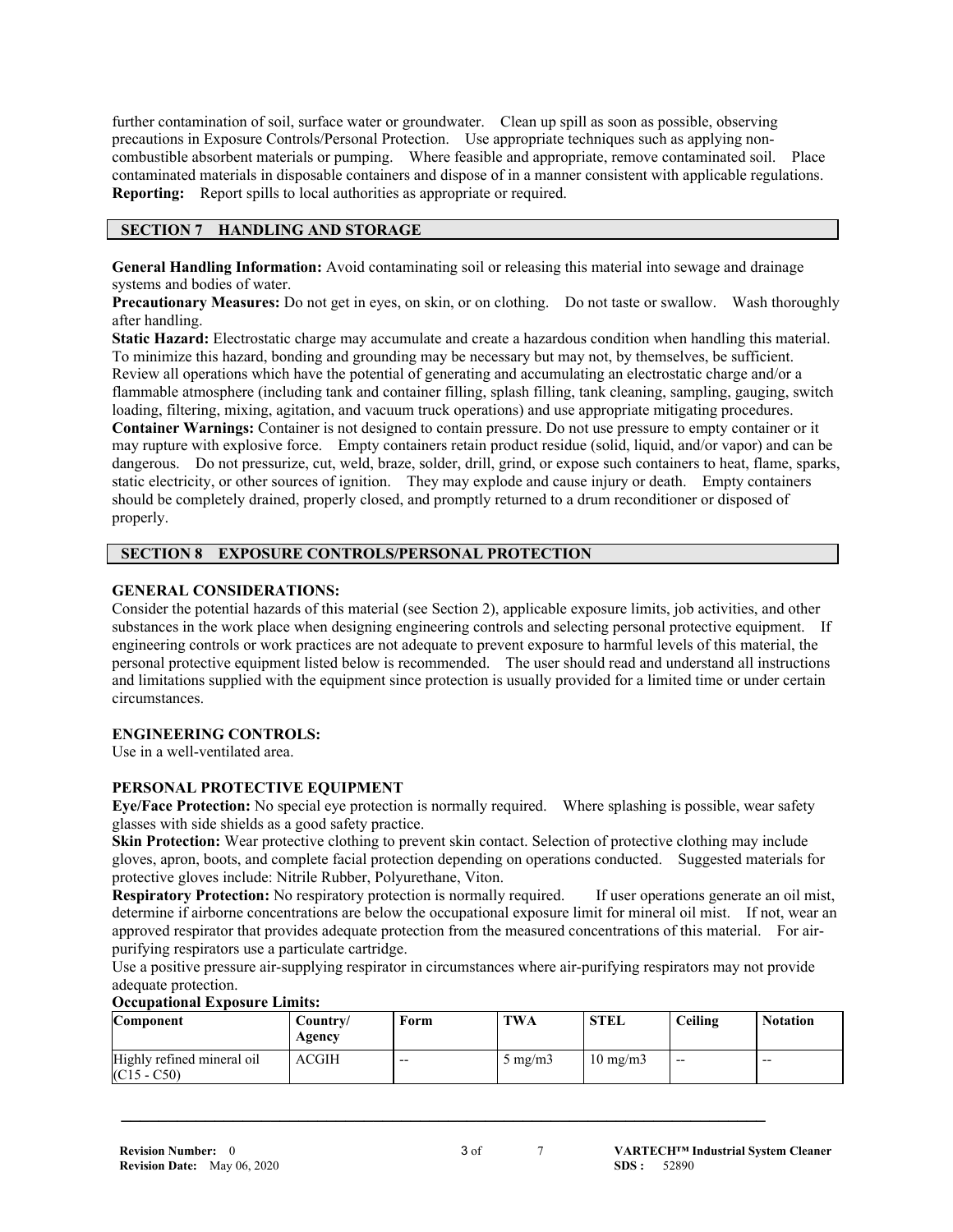| Trimethylbenzene (3 isomers:   ACGIH       |          | $- -$ | 25 ppm             | $- -$ | $- -$ | $- -$ |
|--------------------------------------------|----------|-------|--------------------|-------|-------|-------|
| $1,2,3$ -; 1,2,4-; 1,3,5- isomer)          |          |       |                    |       |       |       |
| Trimethylbenzene (3 isomers:   United Arab |          | $- -$ | $123 \text{ mg/m}$ | $- -$ | $- -$ | $- -$ |
| $[1,2,3-; 1,2,4-; 1,3,5-$ isomer)          | Emirates |       |                    |       |       |       |

Consult local authorities for appropriate values.

#### **SECTION 9 PHYSICAL AND CHEMICAL PROPERTIES**

**Attention: the data below are typical values and do not constitute a specification.**

**Color:** Clear **Physical State:** Liquid **Odor:** Hydrocarbon odor **Odor Threshold:** No data available **pH:** Not Applicable **Vapor Pressure:** No data available **Vapor Density (Air = 1):** No data available **Boiling Point:** No data available **Solubility:** Insoluble in water. **Freezing Point:** No data available **Melting Point:** No data available **Density:** 0.8803 kg/l @ 15°C (59°F) (Typical) **Viscosity:** 47.51 mm2/s @ 40°C (104°F) (Minimum) **Coefficient of Therm. Expansion / °F:** No data available **Evaporation Rate:** No data available **Octanol/Water Partition Coefficient:** No data available **FLAMMABLE PROPERTIES:**

**Flashpoint:** (Cleveland Open Cup) 128 °C (262 °F) (Minimum) **Autoignition:** No data available **Flammability (Explosive) Limits (% by volume in air):** Lower: No data available Upper: No data available

#### **SECTION 10 STABILITY AND REACTIVITY**

**Reactivity:** May react with strong acids or strong oxidizing agents, such as chlorates, nitrates, peroxides, etc. **Chemical Stability:** This material is considered stable under normal ambient and anticipated storage and handling conditions of temperature and pressure. **Incompatibility With Other Materials:** Not applicable<br>**Hazardous Decomposition Products:** None known (None expected) **Hazardous Decomposition Products: Hazardous Polymerization:** Hazardous polymerization will not occur.

#### **SECTION 11 TOXICOLOGICAL INFORMATION**

**Eye Irritation:** The eye irritation hazard is based on evaluation of data for product components.

**Acute Dermal Toxicity:** The acute dermal toxicity hazard is based on evaluation of data for product components. **Skin Irritation:** The skin irritation hazard is based on evaluation of data for product components. **Skin Sensitization:** The skin sensitization hazard is based on evaluation of data for product components.

**Acute Oral Toxicity:** The acute oral toxicity hazard is based on evaluation of data for product components.

**Acute Inhalation Toxicity:** The acute inhalation toxicity hazard is based on evaluation of data for similar materials or product components.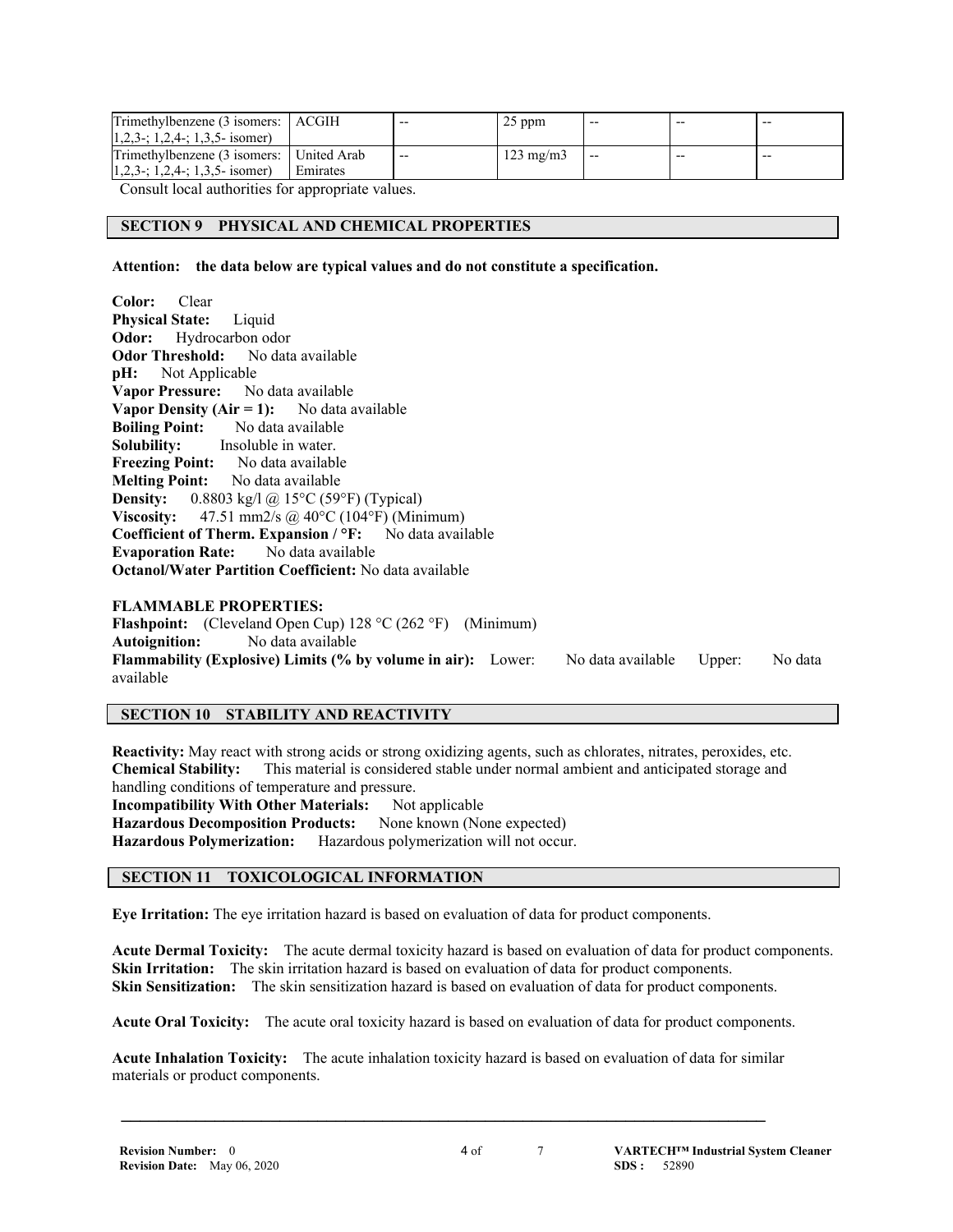#### **Acute Toxicity Estimate:** Not Determined

#### **ADDITIONAL TOXICOLOGY INFORMATION:**

This product contains petroleum base oils which may be refined by various processes including severe solvent extraction, severe hydrocracking, or severe hydrotreating. None of the oils requires a cancer warning under the OSHA Hazard Communication Standard (29 CFR 1910.1200). These oils have not been listed in the National Toxicology Program (NTP) Annual Report nor have they been classified by the International Agency for Research on Cancer (IARC) as; carcinogenic to humans (Group 1), probably carcinogenic to humans (Group 2A), or possibly carcinogenic to humans (Group 2B).

 These oils have not been classified by the American Conference of Governmental Industrial Hygienists (ACGIH) as: confirmed human carcinogen (A1), suspected human carcinogen (A2), or confirmed animal carcinogen with unknown relevance to humans (A3).

 COMPONENT: Light Aromatic Solvent Naphtha (CAS 64742-95-6, also described as High-Flash Aromatic Naphtha, Type I, as defined by ASTM D-3734). GENETIC TOXICITY: No evidence of genetic toxicity was observed in the following tests: Salmonella typhimurium reverse mutation assay (Ames test), in vitro Chinese Hamster Ovary (CHO) cell HGPRT mutation assay, in vitro Chinese Hamster Ovary (CHO) cell chromosomal aberration assay, in vitro Chinese Hamster Ovary (CHO) cell sister chromatid exchange assay, and in vivo rat bone marrow chromosome aberration assay. SUBCHRONIC TOXICITY: In a 13-week rat inhalation study using dose levels of 0, 100, 500, and 1500 ppm for 6 hours/day, 5 days/week, no target organ toxicity including neurotoxicity was observed at any dose level. Slight general systemic toxicity (decreased body weight gain) was observed at 1500 ppm.

DEVELOPMENTAL TOXICITY: In a mouse inhalation study using dose levels of 0, 100, 500, and 1500 ppm for 6 hours/day on gestation days 6-15, no signs of maternal toxicity or developmental toxicity were observed at 100 ppm. At 500 ppm, maternal toxicity (decreased body weight gain) and developmental toxicity (decreased fetal body weight) were observed. Severe maternal toxicity (44% mortality, decreased body weight gain, clinical signs of toxicity) and developmental toxicity (decreased number of live fetuses per litter, increased post-implantation losses per dam, decreased fetal body weights, delayed ossification, cleft palate) were observed at 1500 ppm. In a rat inhalation study using dose levels of 600, 1000, and 2000 mg/m3 for 24 hours/day on gestation days 7-15, signs of maternal toxicity (decreased body weight gain) were observed at all dose levels. At 600 mg/m3, no signs of fetal or developmental toxicity were observed. Signs of fetal toxicity (decreased male fetal body weight) and developmental toxicity (delayed ossification) were observed at 1000 and 2000 mg/m3. REPRODUCTIVE TOXICITY: In a rat 3-generation inhalation study using dose levels of 0, 100, 500, and 1500 ppm for 6 hours/day, 5 days/week, no signs of general systemic or reproductive toxicity were observed at 100 ppm. At 500 ppm, slight parental toxicity (decreased body weight gain) and postnatal toxicity (decreased pup body weight) were observed, but reproductive parameters were not affected. Severe parental toxicity (mortality, decreased body weight gain, clinical signs of toxicity) and postnatal toxicity (decreased pup body weight) were observed at 1500 ppm, but reproductive parameters were not affected.

#### **SECTION 12 ECOLOGICAL INFORMATION**

#### **ECOTOXICITY**

This material is expected to be harmful to aquatic organisms and may cause long-term adverse effects in the aquatic environment.

The product has not been tested. The statement has been derived from the properties of the individual components.

#### **MOBILITY**

No data available.

#### **PERSISTENCE AND DEGRADABILITY**

This material is not expected to be readily biodegradable. The product has not been tested. The statement has been derived from the properties of the individual components.

 **\_\_\_\_\_\_\_\_\_\_\_\_\_\_\_\_\_\_\_\_\_\_\_\_\_\_\_\_\_\_\_\_\_\_\_\_\_\_\_\_\_\_\_\_\_\_\_\_\_\_\_\_\_\_\_\_\_\_\_\_\_\_\_\_\_\_\_\_\_**

#### **POTENTIAL TO BIOACCUMULATE**

Bioconcentration Factor: No data available.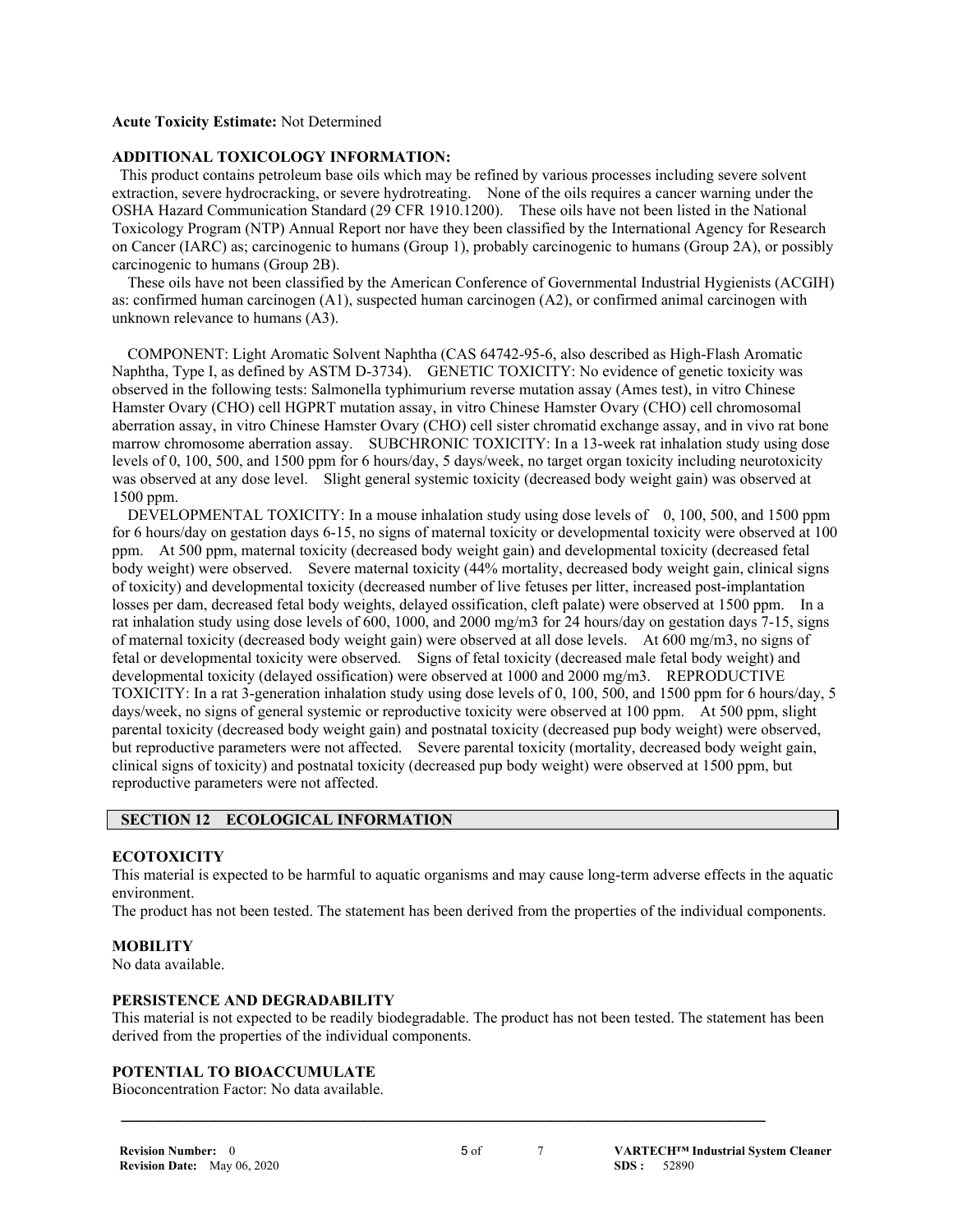Octanol/Water Partition Coefficient: No data available

#### **SECTION 13 DISPOSAL CONSIDERATIONS**

Use material for its intended purpose or recycle if possible. Oil collection services are available for used oil recycling or disposal. Place contaminated materials in containers and dispose of in a manner consistent with applicable regulations. Contact your sales representative or local environmental or health authorities for approved disposal or recycling methods.

#### **SECTION 14 TRANSPORT INFORMATION**

The description shown may not apply to all shipping situations. Consult 49CFR, or appropriate Dangerous Goods Regulations, for additional description requirements (e.g., technical name) and mode-specific or quantity-specific shipping requirements.

**UN Shipping Description:** NOT REGULATED AS DANGEROUS GOODS FOR TRANSPORT UNDER THE UNITED NATIONS MODEL REGULATIONS/RECOMMENDATIONS

**IMO/IMDG Shipping Description:** NOT REGULATED AS DANGEROUS GOODS FOR TRANSPORT UNDER THE IMDG CODE

**ICAO/IATA Shipping Description:** NOT REGULATED AS DANGEROUS GOODS FOR TRANSPORT UNDER ICAO

**Transport in bulk according to Annex II of MARPOL 73/78 and the IBC code:** Not applicable

#### **SECTION 15 REGULATORY INFORMATION**

#### **REGULATORY LISTS SEARCHED:**

 01-1=IARC Group 1 01-2A=IARC Group 2A 01-2B=IARC Group 2B

No components of this material were found on the regulatory lists above.

#### **CHEMICAL INVENTORIES:**

All components comply with the following chemical inventory requirements: AICS (Australia), DSL (Canada), ENCS (Japan), KECI (Korea), NZIoC (New Zealand), PICCS (Philippines), TCSI (Taiwan), TSCA (United States).

One or more components has been notified but may not be listed in the following chemical inventories: IECSC (China). Secondary notification may be required.

#### **SECTION 16 OTHER INFORMATION**

**REVISION STATEMENT:** This is a new Safety Data Sheet. No revision information

**Revision Date:** May 06, 2020

#### **ABBREVIATIONS THAT MAY HAVE BEEN USED IN THIS DOCUMENT:**

| <b>TLV</b><br>Threshold Limit Value                                  | <b>TWA</b><br>۰                 | Time Weighted Average                                        |
|----------------------------------------------------------------------|---------------------------------|--------------------------------------------------------------|
| <b>STEL</b><br>Short-term Exposure Limit<br>$\overline{\phantom{a}}$ | PEL<br>۰                        | Permissible Exposure Limit                                   |
|                                                                      | CAS<br>$\overline{\phantom{a}}$ | <b>Chemical Abstract Service Number</b>                      |
| ACGIH<br>American Conference of Governmental                         | IMO/IMDG                        | International Maritime Dangerous<br>$\overline{\phantom{0}}$ |
| Industrial Hygienists                                                | Goods Code                      |                                                              |